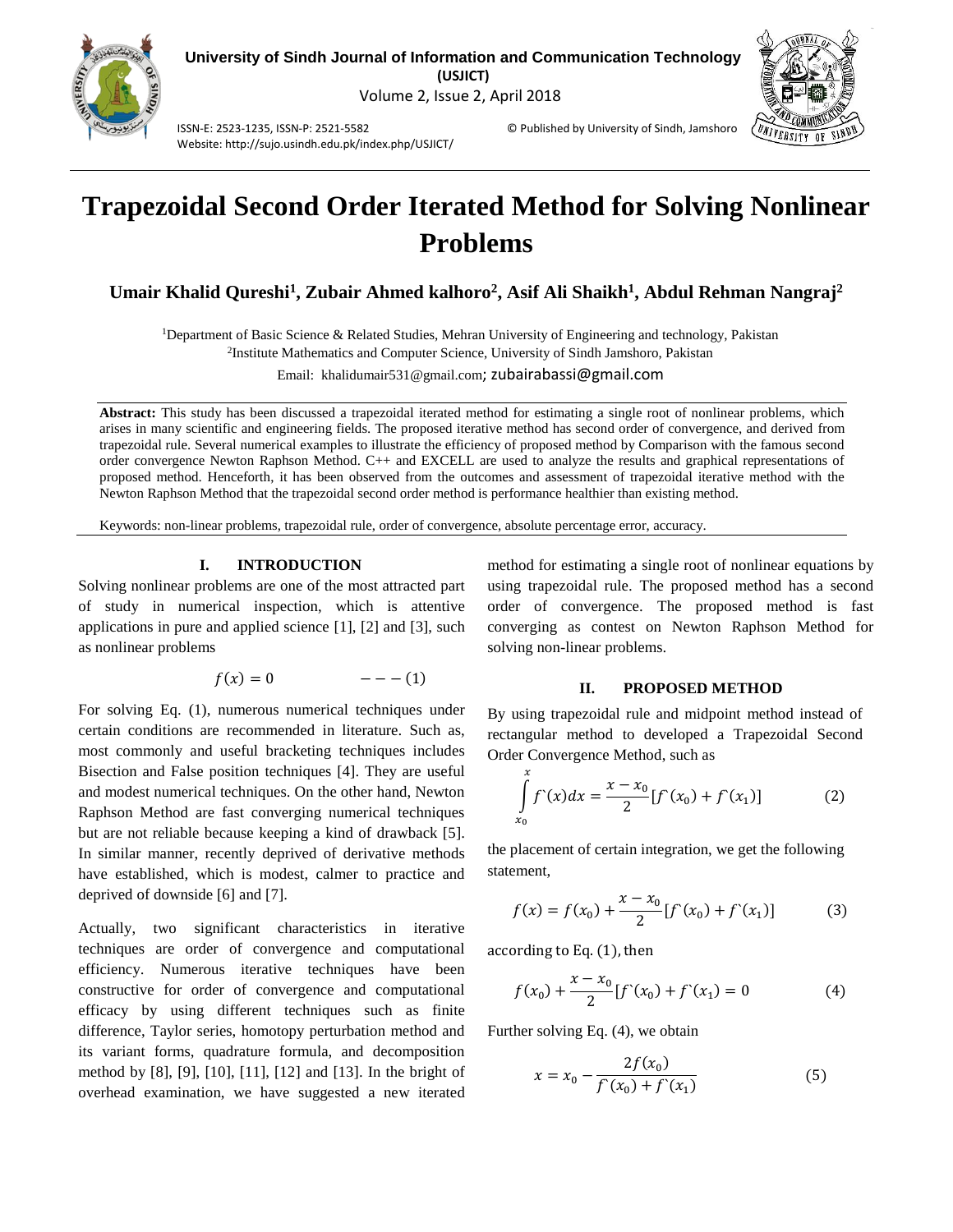In general,

$$
x_{n+1} = x_n - \frac{2f(x_n)}{f'(x_n) + f'(x_{n+1})} (6)
$$

For using numerical condition, we have

$$
x_{n+1} = x_n + h \tag{7}
$$

Where h=  $\Delta(x_n)$ =f(x<sub>n</sub>) is using Eq. (7), then Eq. (7) substitute in Eq. (6), finally we get

$$
x_{n+1} = x_n - \frac{2f(x_n)}{f'(x_n) + f'(x_n + f(x_n))}
$$
(8)

This relationship is a Trapezoidal Iterated Method.

## **III. RATE OF CONVERGENCE**

The following section will be shows that the Trapezoidal Iterated Method is Quadratic Convergence.

#### **proof**

Using the relation  $e_n = x_n - a$  in Taylor series, we are estimating  $f(x_n)$ ,  $f'(x_n)$  and  $f'(x_{n+1} + f(x_{n+1}))$ )) byusing condition  $c = f'(a)/2f'(a)$  and ignoring higher order term, therefore

$$
f(x_n) = f'(a)(e_n + ce_n2)
$$
 --- (9)  

$$
f'(x_n) = f'(a)(1 + 2ce_n)
$$
 --- (10)

and

$$
f'(x_n + f(x_n)) = f'(a)(1 + f'(x_n)) [1 + 2c (e_n + f(x_n))] \t - - (11)
$$

Substitute Eq. (9) and Eq. (10) in Eq. (11), then

$$
f'(x_n + f(x_n)) = f'(a) [1 + f'(a) + 2ce_n[1 + 3f'(a) + f^{2}(a)]] - - - (12)
$$

AddingEq.  $(10)$  and Eq.  $(12)$ ,

$$
f'(x_n + f(x_n)) + f'(x_n)
$$
  
=  $f'(a)[2 + f'(a) + 2ce_n(1 + 3f'(a)) + f^{2}(a)] - - (13)$ 

By using Eq. (9) and Eq. (13) in Eq. (8), we get

$$
e_{n+1} = e_n - \frac{2f'(a)(e_n + ce_n^2)}{f'(a)[2 + f'(a) + 2ce_n(1 + 3f'(a) + f'(a))]}
$$
  
\n
$$
e_{n+1} = e_n - \frac{e_n(1 + ce_n)}{[1 + \frac{f'(a) + 2ce_n(1 + 3f'(a) + f'(a))}{2}]} \\
e_{n+1} = e_n - e_n(1 + ce_n) \left[1 + \frac{f'(a) + 2ce_n(1 + 3f'(a) + f'(a))}{2}\right]^{1}
$$
  
\n
$$
e_{n+1} = e_n - e_n(1 + ce_n) \left[1 - \frac{f'(a) + 2ce_n(1 + 3f'(a) + f'(a))}{2}\right]^{1}
$$
  
\n
$$
e_{n+1} = \left[\frac{e_n f'(a)}{2} + ce_n^2 \left(2 + \frac{5f'(a)}{2} + f'(a)\right)\right]^{1} - \dots
$$
 (14)

for nonlinear equation such as  $f(x_n) = 0$  in using Eq. (9) then Eq. (9) substitute in Eq. (14), we get

$$
e_{n+1} = \left[ \frac{-e_n^2 f^{\prime\prime}(a)}{4} + ce_n^2 \left( 2 + \frac{5f^{\prime}(a)}{2} + f^2(a) \right) \right]
$$
  

$$
e_{n+1} = e_n^2 \left[ \frac{-f^{\prime\prime}(a)}{4} + c \left( 2 + \frac{5f^{\prime}(a)}{2} + f^2(a) \right) \right]
$$

Henceforth,this has been proven that the proposed trapezoidal iterative method is converge quadratically.

#### **IV. RESULTS AND DISCUSSIONS**

In this section, the new second order iterative method is applied on few examples of nonlinear application problems i.e. Distance, rate, time problem, population change, Trajectory of a ball, etc. To justify the results and graphical representations of proposed second order iterative method by using C++ and EXCEL. From the results, it has been percieved that developedtechnique is better than Newton Raphson Method. The proposed method compared with Newton Raphson Method, such as in Table-1 and figures as below

| тарсет           |                       |                   |          |                        |  |  |
|------------------|-----------------------|-------------------|----------|------------------------|--|--|
| <b>FUNCTIONS</b> | <b>METHODS</b>        | <b>ITERATIONS</b> |          | $A E \%$               |  |  |
| $Sinx-x+1$       | Newton Raphson Method |                   | 1.93456  | 7.15256e <sup>-5</sup> |  |  |
| $x_0=2$          | New Method            |                   |          | 5.71370e <sup>-2</sup> |  |  |
| $2x$ -lnx-7      | Newton Raphson Method |                   | 4.21991  | 4.76837e <sup>-5</sup> |  |  |
| $x_0=6$          | New Method            |                   |          | $1.39236e^{-2}$        |  |  |
| $e^{x}-5x$       | Newton Raphson Method |                   | 0.259171 | 2.98023e <sup>-6</sup> |  |  |
| $x_0 = 0.5$      | New Method            |                   |          | 1.51277e <sup>-2</sup> |  |  |
| $x^2 - 2x - 5$   | Newton Raphson Method |                   | 1.44949  | $4.64916e^{-4}$        |  |  |
| $x_0=0$          | New Method            |                   |          | $2.51651e^{-2}$        |  |  |

**TABLE-1**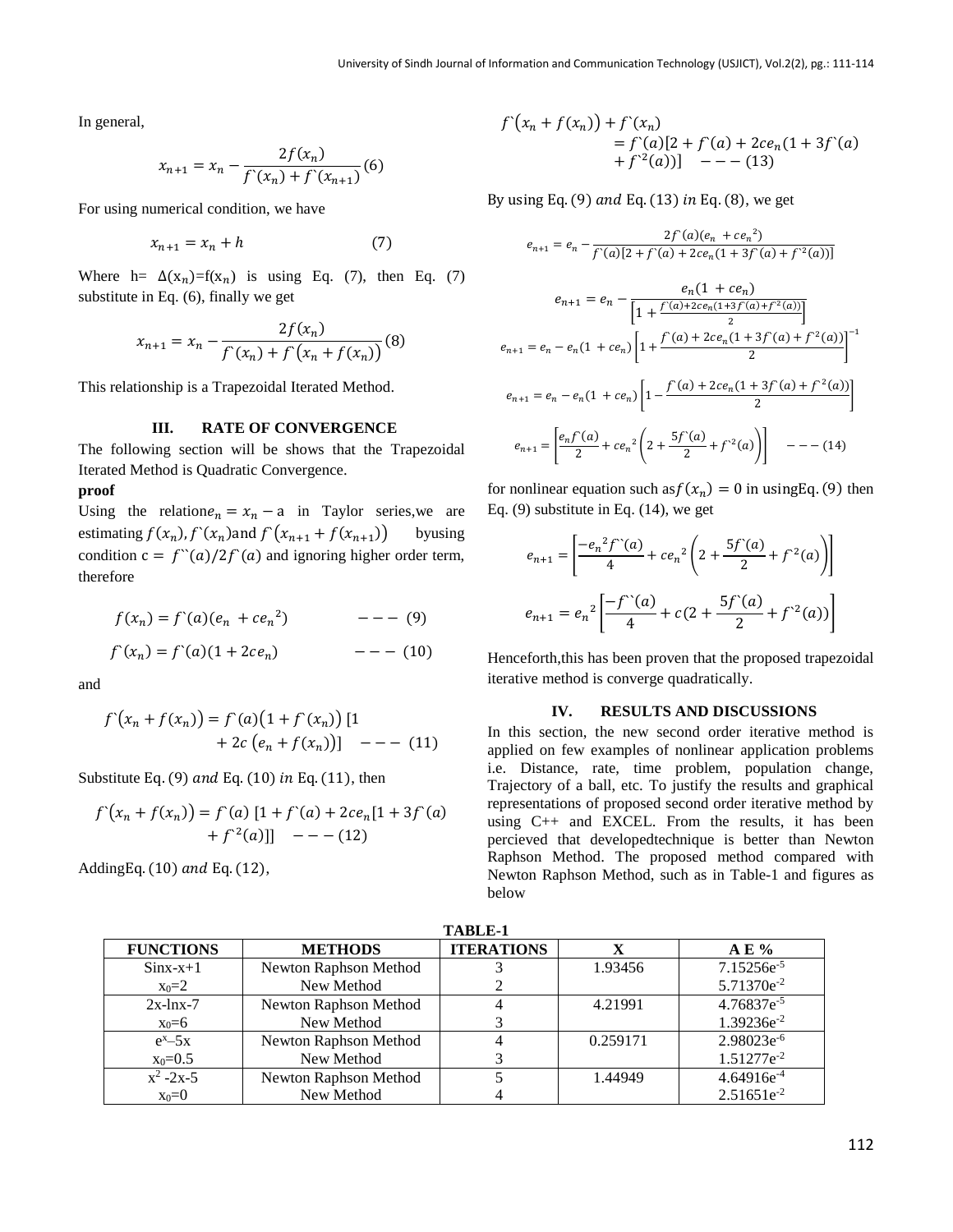| Cosx-x              | Newton Raphson Method | 0.739085 | $5.96046e^{-6}$ |
|---------------------|-----------------------|----------|-----------------|
| $x_0 = 3$           | New Method            |          | $4.76837e^{-5}$ |
| $4\sin x-e^x$       | Newton Raphson Method | 1.36496  | $4.02927e^{-3}$ |
| $x_0=1$             | New Method            |          | $4.68493e^{-3}$ |
| $e^{-x}$ - $\cos x$ | Newton Raphson Method | 4.72129  | $4.76837e^{-5}$ |
| $x_0 = 5.5$         | New Method            |          | $1.19209e^{-3}$ |





# **FIGURES**